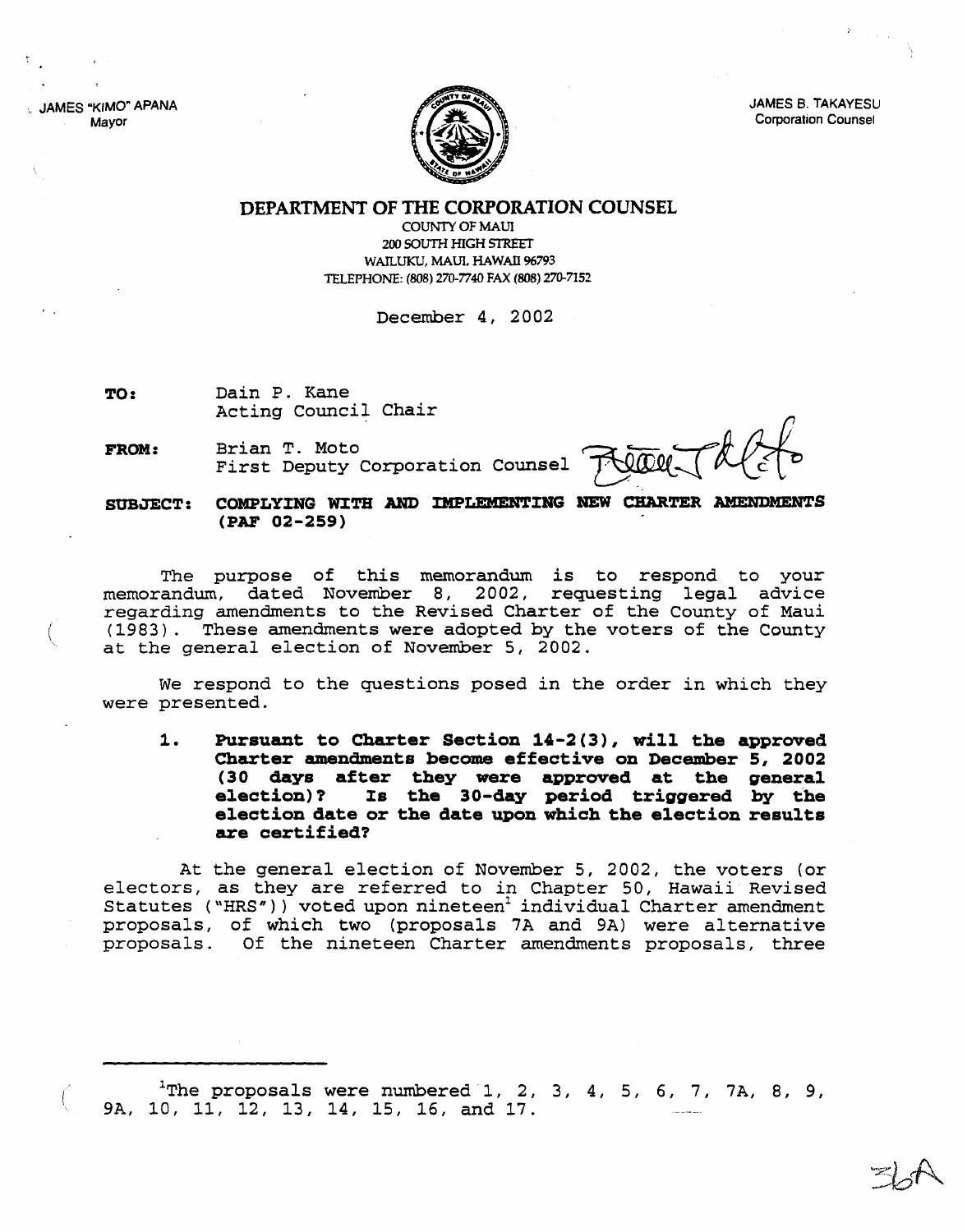(

proposals<sup>2</sup> were proposed by the Council through resolutions<sup>3</sup> adopted pursuant to Charter Section 14-1(1).4 The remaining Charter amendment proposals were proposed pursuant to the deliberations of the 2001-2002 Charter Commission and the procedures prescribed by HRS Chapter 50 and were set forth in the Charter Commission's Revised Final Report.

Based upon the votes cast at the general election, sixteen of the Charter amendment proposals were adopted.<sup>5</sup>

Charter Section 14-2(3) states, in pertinent part, as follows:

3. Should the majority of the voters thereon approve the proposed amendments to this charter, the amendments shall become effective at the time fixed in the amendment, or if no time is fixed therein, thirty (30) days after its adoption by the voters of the county.

Council Resolution Nos. 02-99, 02-100, and 02-101, pertaining to Charter amendment· proposals 15, 16, and 17, respectively, included identical effective date provisions. In particular, each of the Resolutions included a provision that stated as follows:

That, upon approval by the majority of the voters in. favor of amending the Revised Charter of the County of Maui (1983), as amended, as indicated by the number of votes cast and upon official certification of such result, the amendments proposed herein shall take effect.

Therefore, pursuant to Charter Section 14-2(3) and Resolution Nos. 02-99, 02-100, and 02-101, Charter amendments 15, 16, and 17

<sup>2</sup>Charter amendment proposals 15, 16, and 17.

<sup>3</sup>Resolution No. 02-99 (Charter amendment relating to nomination and confirmation of individuals appointed to fill vacancies on boards and commissions); Resolution No. 02-100 (Charter amendment relating to restrictions on Council and Council members); Resolution No. 02-101 (Charter amendment relating to initiative) .

<sup>4</sup>Section 14-1 states, in pertinent part: "Amendments to this charter may be initiated only in the following manner: 1. By resolution of the council adopted after two readings on separate days and passed by a vote of six or more members of the council."

 $5$ Charter amendment proposals 1, 3, 4, 5, 6, 7, 8, 9A, 10, 11, 12, 13, 14, 15, 16, and 17.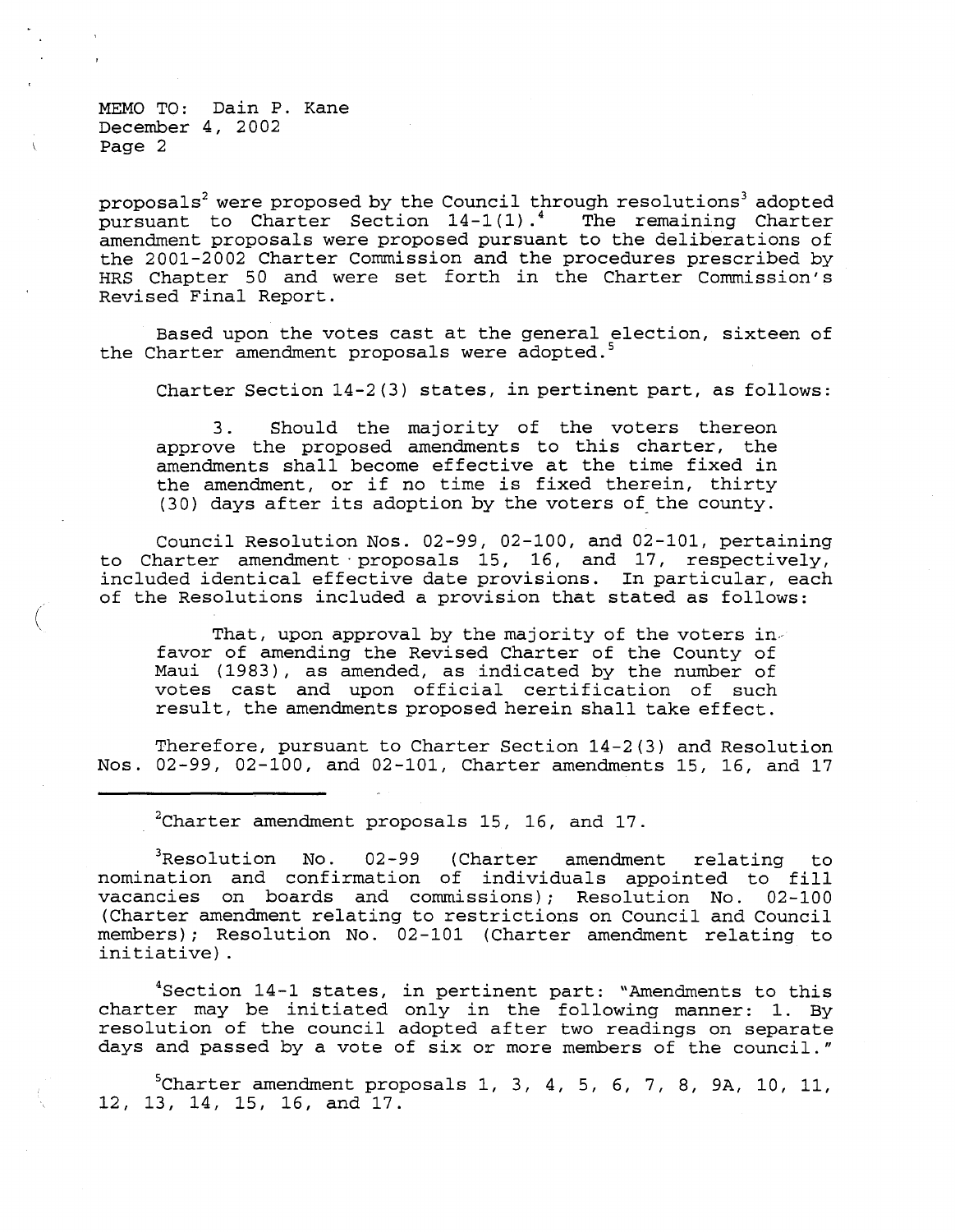(

will take effect upon certification of the results of the general<br>election. Pursuant to HRS Section 11-155, the county clerk is Pursuant to HRS Section 11-155, the county clerk is required to compile and certify election results after the expiration of the time for bringing an election contest. Under HRS Section 11-174.5, <sup>a</sup> complaint contesting the results of <sup>a</sup> general election must be filed no later than 4:30 p.m. on the twentieth day following the general election. Roy Hiraga, County Clerk, has informed us that no complaints were filed by the filing deadline, and all race results have been certified by the State Office of Elections. He has further informed us that he will be certifying the Charter amendments shortly, as soon as he is able to publish the certification in *The Maui News.*

The Revised Final Report of the Charter Commission set forth no effective date provisions regarding Charter amendment proposals 1, 3, 4, 5, 6, 7, 8, 9A, 10, 11, 12, 13, and 14. Therefore, in the absence of any specified effective date, and pursuant to Charter Section  $14-2(3)$ , Charter amendments 1, 3, 4, 5, 6, 7, 8, 9A, 10, 11, 12, 13, and 14 become effective "thirty (30) days after ... [their] adoption by the voters of the county." Further, because Charter Section 14-2(3) refers to the date of "adoption by the voters", which is that date on which the voters cast ballots, the effective date should be determined by reference to the number of days elapsing from the day of the general election, not the day of certification of election results.

Accordingly, we are of the opinion that Charter amendments 1, 3, 4, 5, 6, 7, 8, 9A, 10, 11, 12, 13, and 14 will become effective on December 5, 2002, which is that date that is thirty days after the general election.

**2. Revised Chapter 11 (of Article 8) states that the Director of Water Supply shall be appointed or removed by the Mayor with the Council's approval. What is the legal status** of the existing Director's position? **position become automatically vacated upon the effective date of the subj ect Charter amendment or may the Director continue to hold the position until removed by the Mayor with the Council's approval?**

Pursuant to Charter amendment 9A, the Department of Water Supply will, upon the effective date of the Charter amendment (see foregoing discussion regarding December 5, 2002 effective date), become a County agency subject to the Mayor's executive management and the Council's legislative oversight.<sup> $5$ </sup> In summary, amendment 9A

<sup>62001-2002</sup> Maui County Charter Commission Revised Final Report  $27 - 28$ .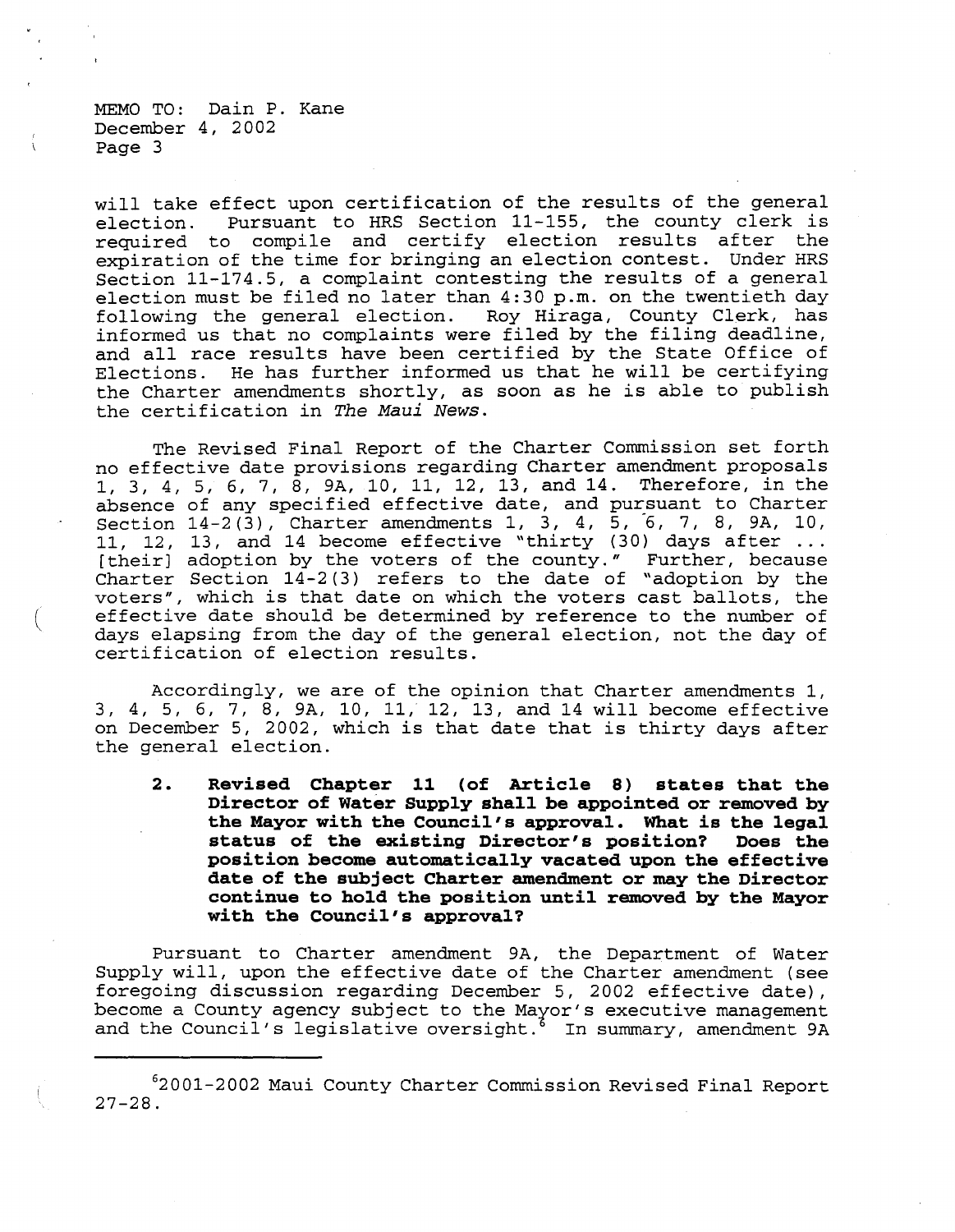recasts the Board of Water Supply as an advisory body, repeals those portions of the Charter that authorize the Board of Water Supply to appoint, evaluate, and remove the director of the Department of Water Supply, and confers upon the Mayor the power to appoint the Director of the Department of Water Supply, with the  $approv$ al of the Council.<sup>7</sup>

 $7$ Among other changes, amendment 9A amends Charter sections 8-11.3 and 8-11.4 as follows:

Section 8-11.3 **Board of Water Supply.** The board of water supply shall consist of nine members who shall be appointed by the mayor with the approval of the council. The [planning] director of the department of planning and the director of the department of public works and waste management shall be non-voting ex-officio members of the board of water supply. The board of water supply shall act as advisor to the director of the department of water supply, the mayor and the council in all matters concerning the county's water system.

Section 8-11.4 **Powers, Duties and Functions.** The board of water supply shall:

1. [Appoint, evaluate and remove the director of the department of water supply.] Review and submit to the mayor the department of water supply's request for an annual appropriation for operations and capital improvements.

[2. Have the authority to create and abolish positions.

3. Adopt rules and regulations which shall have the force and effect of law relating to the management, control, operation, preservation and protection of the water works of the county, as well as the establishment and adjustment of rates and charges for furnishing water; such rules and regulations shall be adopted as provided under Section 8-11.8 below.]

Recommend the establishment and adjustment of rates and charges for furnishing water; such rates and charges shall be submitted to the mayor for review and approval. If approved by the mayor, proposed rates and charges shall be submitted to the council for enactment by ordinance.

[4. Adopt an annual operating and capital budget.

5. Have the authority to issue revenue bonds under the name of the board of water supply.

6. Have the authority to acquire by eminent domain, purchase, lease or otherwise, and to sell, lease, or otherwise convey real property in the name of the board of water supply.

7.13. Perform such other duties and functions as shall be prescribed by law.

Section 8-11.5. Director and Deputy Director of Water Supply.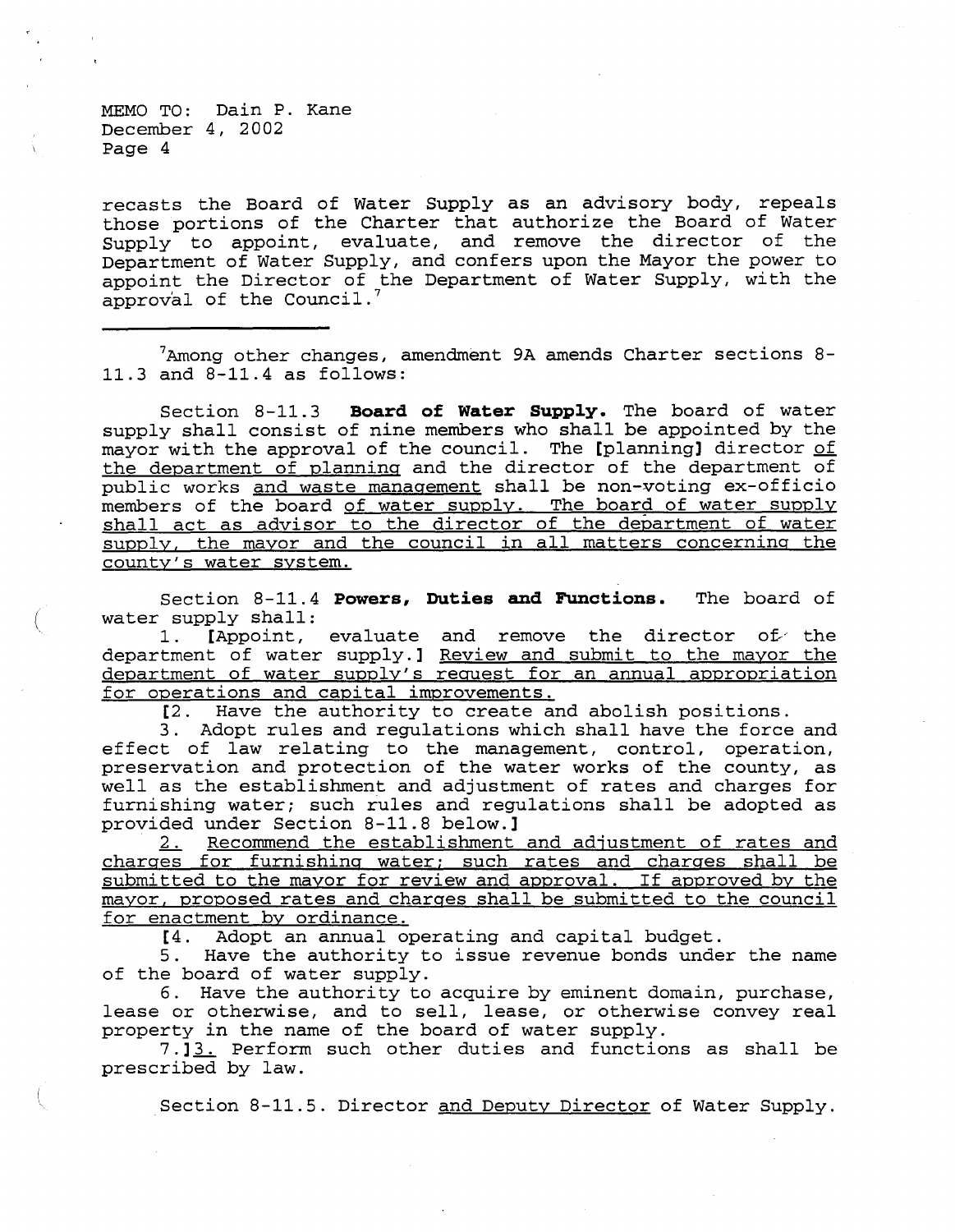(

Amendment 9A does not explicitly address the transition from the current Board and Department of Water Supply to the reorganized Board and Department of Water Supply. Nevertheless, we believe that, as of the effective date of Charter amendment 9A, December 5, 2002, the term of office of the current Director terminates by operation of law, inasmuch as Charter amendment 9A effects a comprehensive reorganization of the Board and Department of Water Supply involving, among other changes, a change in the powers and responsibilities of the Board and the Department as well as <sup>a</sup> change in the manner of appointment of the Director.<sup>8</sup>

Charter Section 6-2(4) authorizes the Mayor to appoint, on a temporary basis, an administrative head of any department, provided that such department is one where the administrative head is appointed by the Mayor. Therefore, pursuant to Charter amendment 9A and Charter Section 6-2(4), the current Mayor, James "Kimo" Apana, may, on or after December 5, 2002, the effective date of Charter amendment 9A, appoint an acting<sup>9</sup> Director of the Department

The director of the department of water supply shall be appointed [and evaluated] by the [board of water supply] mayor with the approval of the council, and may be removed by the [board of water supply] mayor with the approval of the council. The director of the department of water supply shall have a minimum of [three] five years of experience in [an administrative] a management capacity, either in public service or private business, or both. The deputy director of the department of water supply shall be appointed by the mayor and may be removed by the mayor. The director or [his] deputy of the department of water supply shall be a registered engineer.

<sup>8</sup>See McQuillin Mun. Corp. § 12.113 (3<sup>rd</sup> ed.) (stating that, in some cases, reorganization will work a change in official terms). See also McQuillin Mun. Corp. § 12.118 (3rd ed.) (stating that a charter office may be abolished by amendment of the charter, even though the effect may be to curtail an incumbent's unexpired term) . Further, although Charter § 6-2(3) provides that the administrative head of a department may hold over for a period not exceeding sixty days, we interpret Charter § 6-2(3) as referencing an administrative head who was appointed by the Mayor. Because the incumbent Director of the Department of Water Supply was appointed by the Board of Water Supply and not the Mayor, we do not believe Charter  $\S$  6-2(3) to be applicable in this case.

 $9$ The Director, if appointed, is referenced as serving in an "acting" capacity because, under the Charter as amended, such an appointment will be subject to Council approval, and, given the Council's schedule of meetings for the remainder of the calendar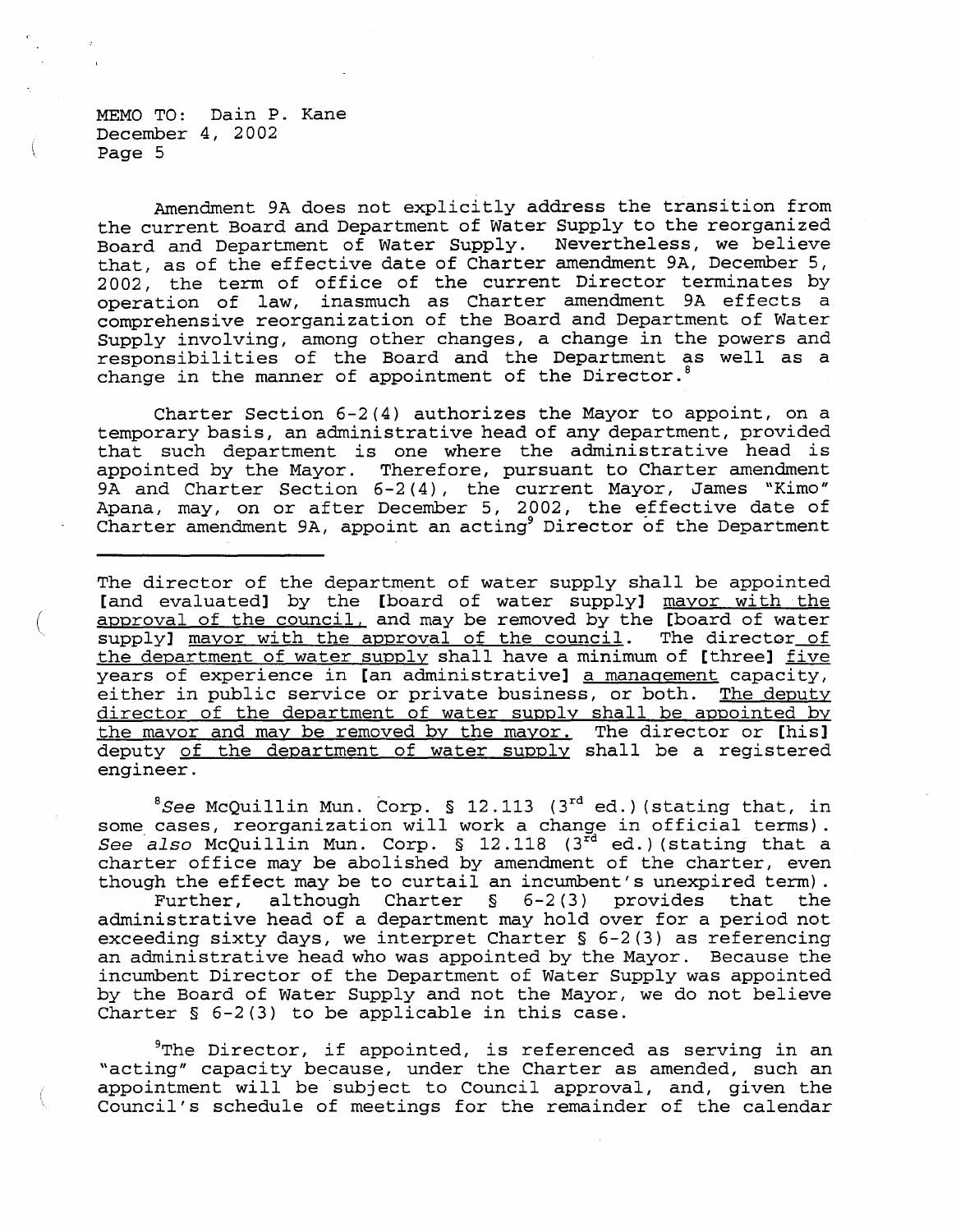(

(

of Water Supply. Pursuant to Charter Section 6-2(3), the term of office of any administrative head of <sup>a</sup> department who is appointed by the Mayor ends with the term of office of the Mayor. Therefore, the term of office of the acting Director would end on January 2, 2003, concurrent with the end of the current Mayor's term of office.<sup>10</sup> The current Mayor may also, on or after December 5, 2002, and pursuant to Charter amendment 9A, appoint a Deputy Director for a term ending on January 2, 2003.<sup>11</sup>

The individuals appointed by Mayor Elect Alan Arakawa to serve as Director and Deputy Director of the Department of Water Supply will assume office on January 2, 2003.

**3. Revised Chapter 11 also eliminates all references to the Board of Water Supply's rule-making authority. What is the legal status of the Board's existing rules? That is, were they impliedly repealed by the Charter amendment, or are they still in effect? May the Council by ordinance repeal the existing rules?**

In summary, administrative rules validly adopted have the force and effect of law and continue to have effect until repealed or superseded by other law.<sup>12</sup> As discussed above, Charter amendment 9A makes extensive changes to the structure and respective powers and responsibilities of the Board and Department of Water Supply. Among other revisions, Charter amendment 9A repealed those provisions relating to the Board's rule-making authority, but did not explicitly address the status of the Board's existing rules.

We believe that, to the extent that the Board's existing rules are not inconsistent with, or contrary to, Chapter 11 of the Charter, as amended, such rules remain effective. Conversely, to the extent that any of the Board's rules are inconsistent with, or contrary to, Chapter 11, as amended, such rules have been

year, it is unlikely that Council confirmation of the appointment would or could be achieved before the end of the current Mayor's term of office.

l°Charter § 7-2 provides that the Mayor's term of office begins at twelve o'clock meridian on the second day of January following the Mayor's election.

<sup>11</sup>Pursuant to Charter § 8-11.5, as amended, the appointment of a Deputy Director would not be subject to Council approval.

<sup>12</sup>See HRS Chapter 91.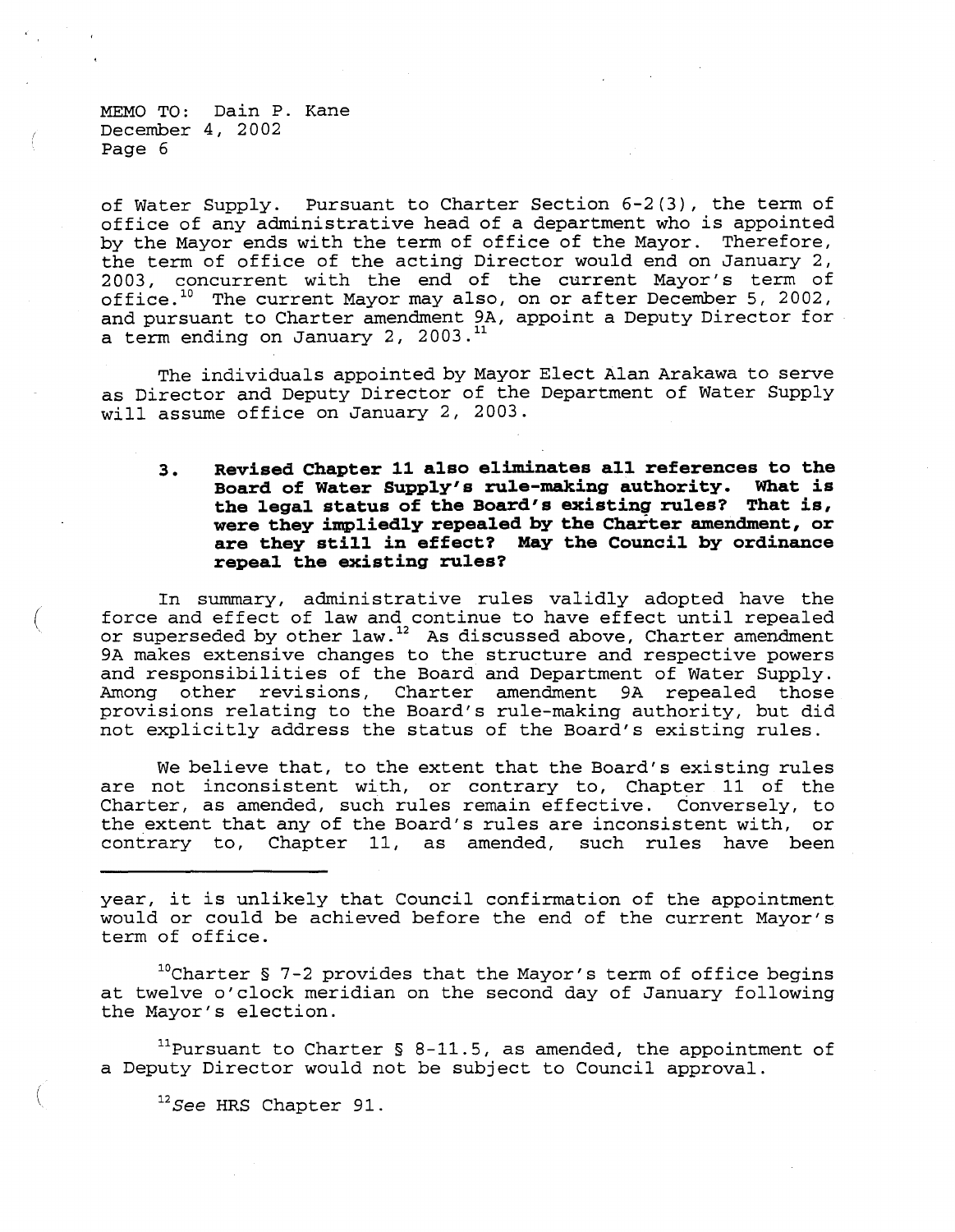(

(

superseded by the Charter amendments and are no longer effective. Inasmuch as we have not been presented with, or had opportunity to consider, each of the many substantive and procedural rules that have been adopted by the Board of Water Supply to date, we reserve opinion at this time as to the legal status of any particular rule.

In the meantime, we have been informed that Council staff has prepared, and Acting Council Chair Dain Kane has submitted, <sup>a</sup> bill for an ordinance that would clarify the status of the Board's rules by expressly providing that such rules shall continue to have the force and effect of law and that they may be amended or repealed by ordinance. <sup>13</sup>

**4. Revised Chapter 8 (or Article 8) uses :many undefined terms (including "land use** ordinance"): and **is silent on :many procedural issues** *(e.g.,* **when deadline periods are triggered and tolled). May the Council** by ordinance, **with the intention of implementing the subject Charter amendment, define necessary terms and establish procedural standards?**

Charter Section 2-2, pertaining to exercise of powers, states:

All powers of the county shall be carried into execution as provided by this charter, or, if the charter makes no provisions, as provided by ordinance or resolution of the county council.

Therefore, pursuant to Charter Section 2-2, the Council may, by ordinance, implement Charter amendments and define necessary terms and establish procedures. Any implementing ordinances should conform to, not conflict with, and not exceed the confines of the Charter, as amended.<sup>14</sup>

13Charter § 8-11.4(3), as amended, provides that the Board of Water Supply may perform "such other duties and functions as shall be prescribed by law."

14McQuillin Mun. Corp. § 15.19 (3rd ed.)